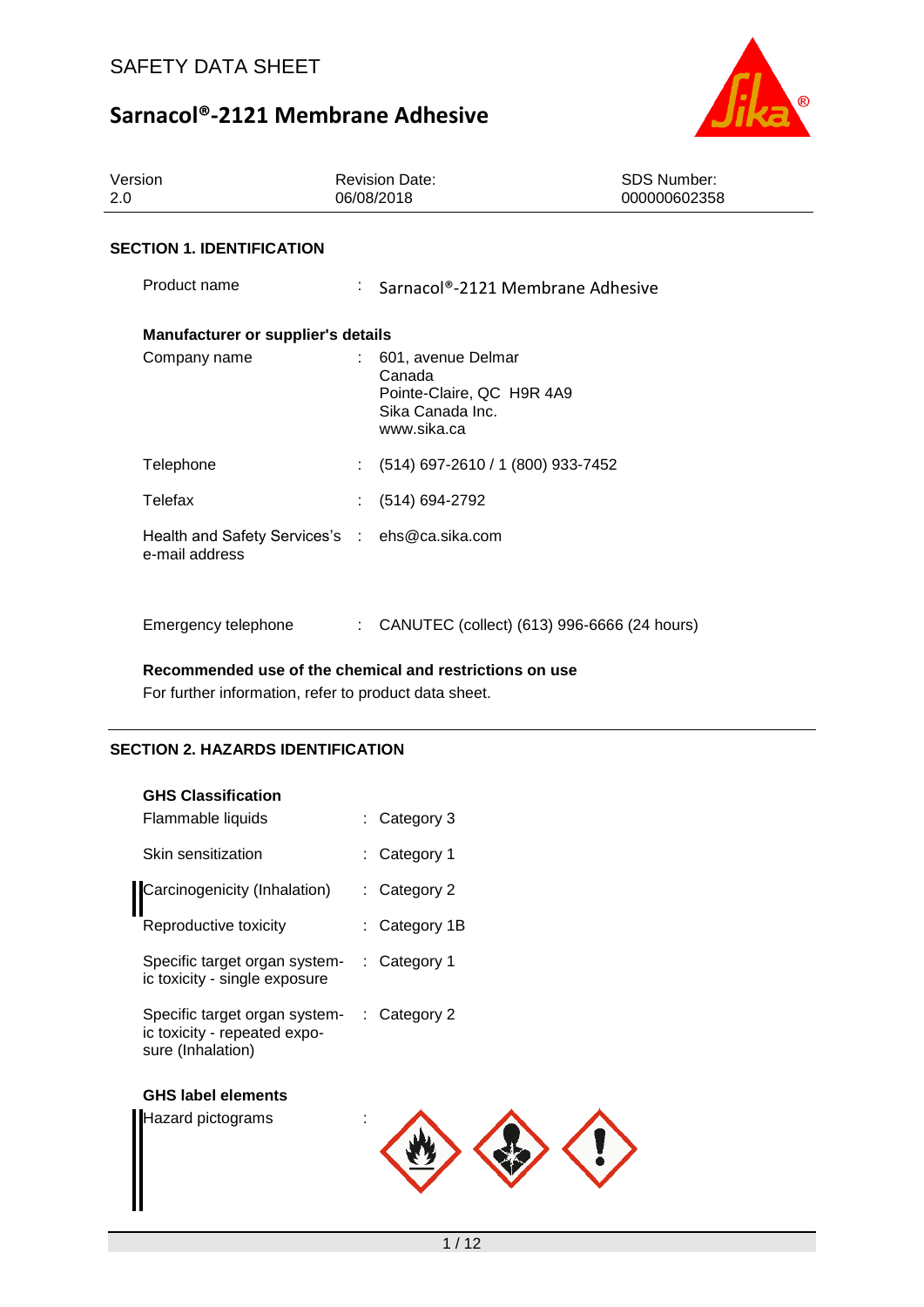

| Version<br>2.0                  | <b>Revision Date:</b><br>06/08/2018                                                                                                                                                                                                                                                                                                                                    | <b>SDS Number:</b><br>000000602358                                                                                                                                                                                                                                                                                                                                                                                                                                                                                                                                                                                                                                                                                                                                                                                                                                                                                                                                                                                                                                                                                                                                                         |
|---------------------------------|------------------------------------------------------------------------------------------------------------------------------------------------------------------------------------------------------------------------------------------------------------------------------------------------------------------------------------------------------------------------|--------------------------------------------------------------------------------------------------------------------------------------------------------------------------------------------------------------------------------------------------------------------------------------------------------------------------------------------------------------------------------------------------------------------------------------------------------------------------------------------------------------------------------------------------------------------------------------------------------------------------------------------------------------------------------------------------------------------------------------------------------------------------------------------------------------------------------------------------------------------------------------------------------------------------------------------------------------------------------------------------------------------------------------------------------------------------------------------------------------------------------------------------------------------------------------------|
| <b>Signal Word</b>              | : Danger                                                                                                                                                                                                                                                                                                                                                               |                                                                                                                                                                                                                                                                                                                                                                                                                                                                                                                                                                                                                                                                                                                                                                                                                                                                                                                                                                                                                                                                                                                                                                                            |
| <b>Hazard Statements</b>        | : H226 Flammable liquid and vapor.<br>H370 Causes damage to organs.<br>peated exposure if inhaled.                                                                                                                                                                                                                                                                     | H317 May cause an allergic skin reaction.<br>H351 Suspected of causing cancer if inhaled.<br>H360 May damage fertility or the unborn child.<br>H373 May cause damage to organs through prolonged or re-                                                                                                                                                                                                                                                                                                                                                                                                                                                                                                                                                                                                                                                                                                                                                                                                                                                                                                                                                                                    |
| <b>Precautionary Statements</b> | : Prevention:<br>and understood.<br>and other ignition sources. No smoking.<br>P233 Keep container tightly closed.<br>ment.<br>P242 Use non-sparking tools.<br>the workplace.<br>face protection.<br><b>Response:</b><br>CENTER/doctor.<br>attention.<br>reuse.<br>hol-resistant foam to extinguish.<br>Storage:<br>P405 Store locked up.<br>Disposal:<br>posal plant. | P201 Obtain special instructions before use.<br>P202 Do not handle until all safety precautions have been read<br>P210 Keep away from heat, hot surfaces, sparks, open flames<br>P240 Ground and bond container and receiving equipment.<br>P241 Use explosion-proof electrical/ventilating/lighting/equip-<br>P243 Take action to prevent static discharges.<br>P260 Do not breathe dust/ fume/ gas/ mist/ vapors/ spray.<br>P264 Wash skin thoroughly after handling.<br>P270 Do not eat, drink or smoke when using this product.<br>P272 Contaminated work clothing must not be allowed out of<br>P280 Wear protective gloves/ protective clothing/ eye protection/<br>P303 + P361 + P353 IF ON SKIN (or hair): Take off immediately<br>all contaminated clothing. Rinse skin with water.<br>P308 + P311 IF exposed or concerned: Call a POISON<br>P333 + P313 If skin irritation or rash occurs: Get medical advice/<br>P362 + P364 Take off contaminated clothing and wash it before<br>P370 + P378 In case of fire: Use dry sand, dry chemical or alco-<br>P403 + P235 Store in a well-ventilated place. Keep cool.<br>P501 Dispose of contents/ container to an approved waste dis- |
| Warning                         | or fatal.                                                                                                                                                                                                                                                                                                                                                              | Reports have associated repeated and prolonged exposure to<br>some of the chemicals in this product with permanent brain, liver,<br>kidney and nervous system damage. Intentional misuse by de-<br>liberate concentration and inhalation of vapors may be harmful                                                                                                                                                                                                                                                                                                                                                                                                                                                                                                                                                                                                                                                                                                                                                                                                                                                                                                                          |

**Other hazards**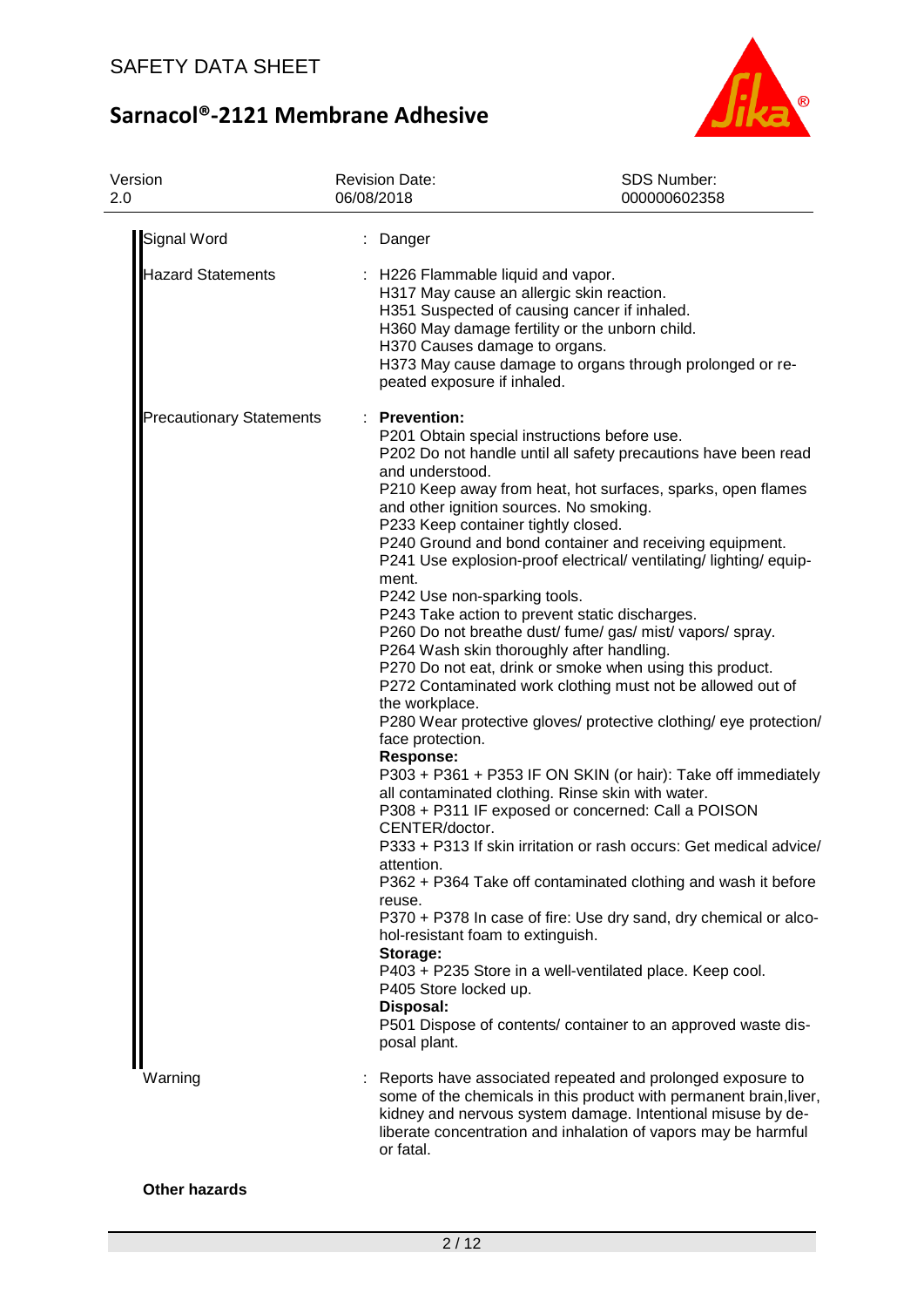

| Version | <b>Revision Date:</b> | SDS Number:  |
|---------|-----------------------|--------------|
| 2.0     | 06/08/2018            | 000000602358 |

None known.

#### **Supplemental information**

If product is in liquid or paste form, physical or health hazards listed related to dust are not considered significant. However, product may contain substances that could be potential hazards if caused to become airborne due to grinding, sanding or other abrasive processes.

### **SECTION 3. COMPOSITION/INFORMATION ON INGREDIENTS**

#### **Hazardous ingredients**

| Chemical name                | l CAS-No.      | Concentration (% w/w) |
|------------------------------|----------------|-----------------------|
| Toluene                      | 108-88-3       | $>= 5 - 10$           |
| methanol                     | 67-56-1        | $>= 2 - 3$            |
| dibutyl phthalate            | 84-74-2        | $>= 0.1 - 1.1$        |
| ethylbenzene                 | $100 - 41 - 4$ | $>= 0.1 - 1.1$        |
| 1,2-benzisothiazol-3(2H)-one | 2634-33-5      | $>= 0.1 - 1.1$        |

### **SECTION 4. FIRST AID MEASURES**

| General advice                                                    | : Move out of dangerous area.<br>Consult a physician.<br>Show this material safety data sheet to the doctor in attend-<br>ance.                                                                                                                                                                                                                                                          |
|-------------------------------------------------------------------|------------------------------------------------------------------------------------------------------------------------------------------------------------------------------------------------------------------------------------------------------------------------------------------------------------------------------------------------------------------------------------------|
| If inhaled                                                        | Move to fresh air.<br>Consult a physician after significant exposure.                                                                                                                                                                                                                                                                                                                    |
| In case of skin contact                                           | : Take off contaminated clothing and shoes immediately.<br>Wash off with soap and plenty of water.<br>If symptoms persist, call a physician.                                                                                                                                                                                                                                             |
| In case of eye contact                                            | : Remove contact lenses.<br>Keep eye wide open while rinsing.<br>If eye irritation persists, consult a specialist.                                                                                                                                                                                                                                                                       |
| If swallowed                                                      | : Clean mouth with water and drink afterwards plenty of water.<br>Do not induce vomiting without medical advice.<br>Do not give milk or alcoholic beverages.<br>Never give anything by mouth to an unconscious person.<br>Obtain medical attention.                                                                                                                                      |
| Most important symptoms<br>and effects, both acute and<br>delayed | : Allergic reactions<br>See Section 11 for more detailed information on health effects<br>and symptoms.<br>sensitizing effects<br>toxic effects for reproduction<br>May cause an allergic skin reaction.<br>Suspected of causing cancer if inhaled.<br>May damage fertility or the unborn child.<br>Causes damage to organs.<br>May cause damage to organs through prolonged or repeated |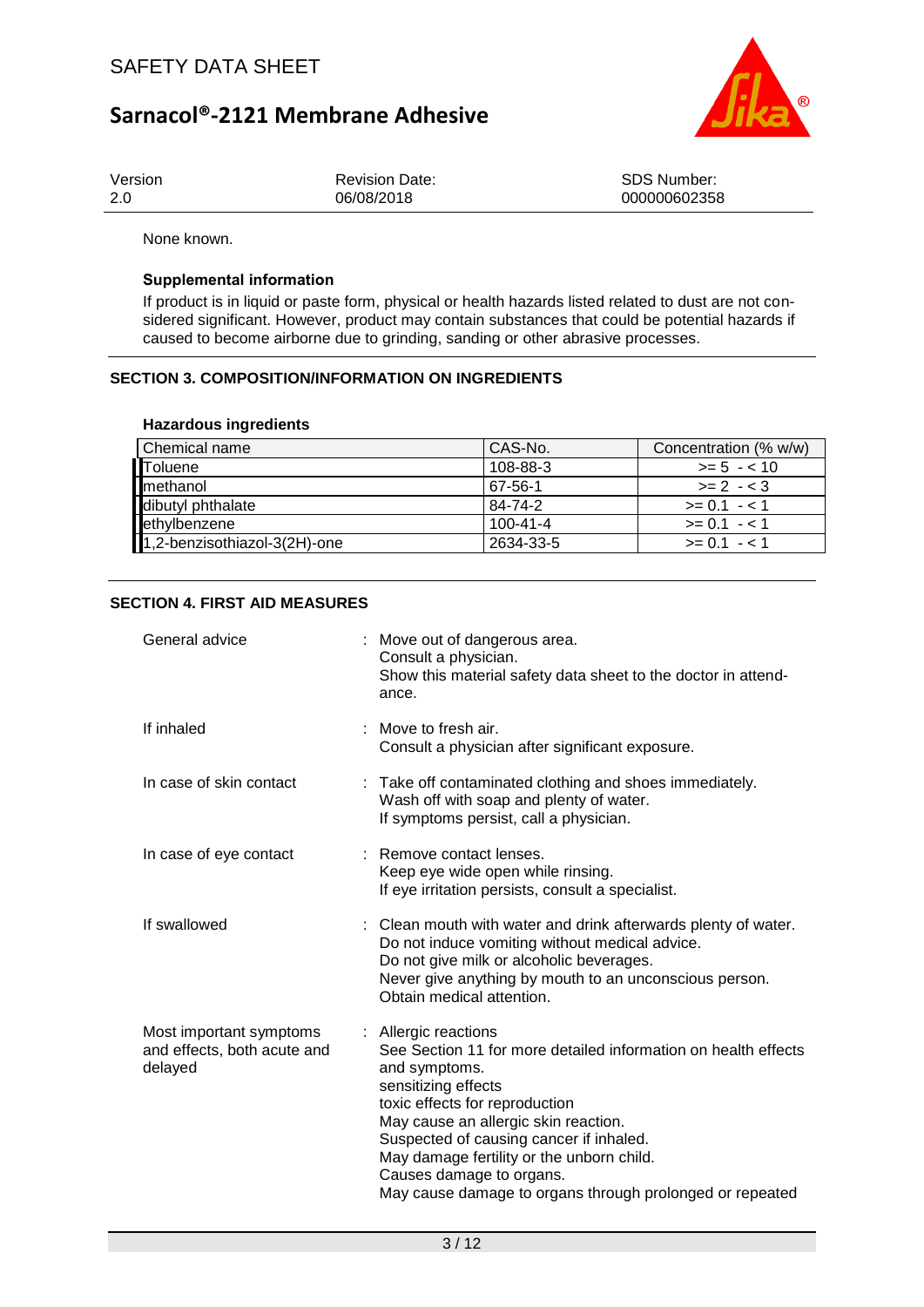

| Version<br>2.0                                    | <b>Revision Date:</b><br>06/08/2018                                                   | <b>SDS Number:</b><br>000000602358                                                                                                                                                     |
|---------------------------------------------------|---------------------------------------------------------------------------------------|----------------------------------------------------------------------------------------------------------------------------------------------------------------------------------------|
|                                                   | exposure if inhaled.                                                                  |                                                                                                                                                                                        |
| Notes to physician                                | : Treat symptomatically.                                                              |                                                                                                                                                                                        |
| <b>SECTION 5. FIRE-FIGHTING MEASURES</b>          |                                                                                       |                                                                                                                                                                                        |
| Suitable extinguishing media                      | $\therefore$ Alcohol-resistant foam<br>Carbon dioxide (CO2)<br>Dry chemical           |                                                                                                                                                                                        |
| Unsuitable extinguishing<br>media                 | : Water                                                                               |                                                                                                                                                                                        |
| Further information                               | : Use water spray to cool unopened containers.<br>must not be discharged into drains. | Collect contaminated fire extinguishing water separately. This<br>Fire residues and contaminated fire extinguishing water must<br>be disposed of in accordance with local regulations. |
| Special protective equipment<br>for fire-fighters |                                                                                       | : In the event of fire, wear self-contained breathing apparatus.                                                                                                                       |

## **SECTION 6. ACCIDENTAL RELEASE MEASURES**

| Personal precautions, protec-<br>tive equipment and emer-<br>gency procedures | : Use personal protective equipment.<br>Remove all sources of ignition.<br>Deny access to unprotected persons.<br>Beware of vapors accumulating to form explosive concentra-<br>tions. Vapors can accumulate in low areas.                     |
|-------------------------------------------------------------------------------|------------------------------------------------------------------------------------------------------------------------------------------------------------------------------------------------------------------------------------------------|
| <b>Environmental precautions</b>                                              | : Prevent product from entering drains.<br>If the product contaminates rivers and lakes or drains inform<br>respective authorities.<br>Local authorities should be advised if significant spillages<br>cannot be contained.                    |
| Methods and materials for<br>containment and cleaning up                      | : Contain spillage, and then collect with non-combustible ab-<br>sorbent material, (e.g. sand, earth, diatomaceous earth, ver-<br>miculite) and place in container for disposal according to local<br>/ national regulations (see section 13). |

### **SECTION 7. HANDLING AND STORAGE**

| Advice on protection against<br>fire and explosion | : Use explosion-proof equipment. Keep away from<br>heat/sparks/open flames/hot surfaces. No smoking. Take pre-<br>cautionary measures against electrostatic discharges. |
|----------------------------------------------------|-------------------------------------------------------------------------------------------------------------------------------------------------------------------------|
| Advice on safe handling                            | : Do not breathe vapors or spray mist.<br>Avoid exceeding the given occupational exposure limits (see<br>section 8).<br>Do not get in eyes, on skin, or on clothing.    |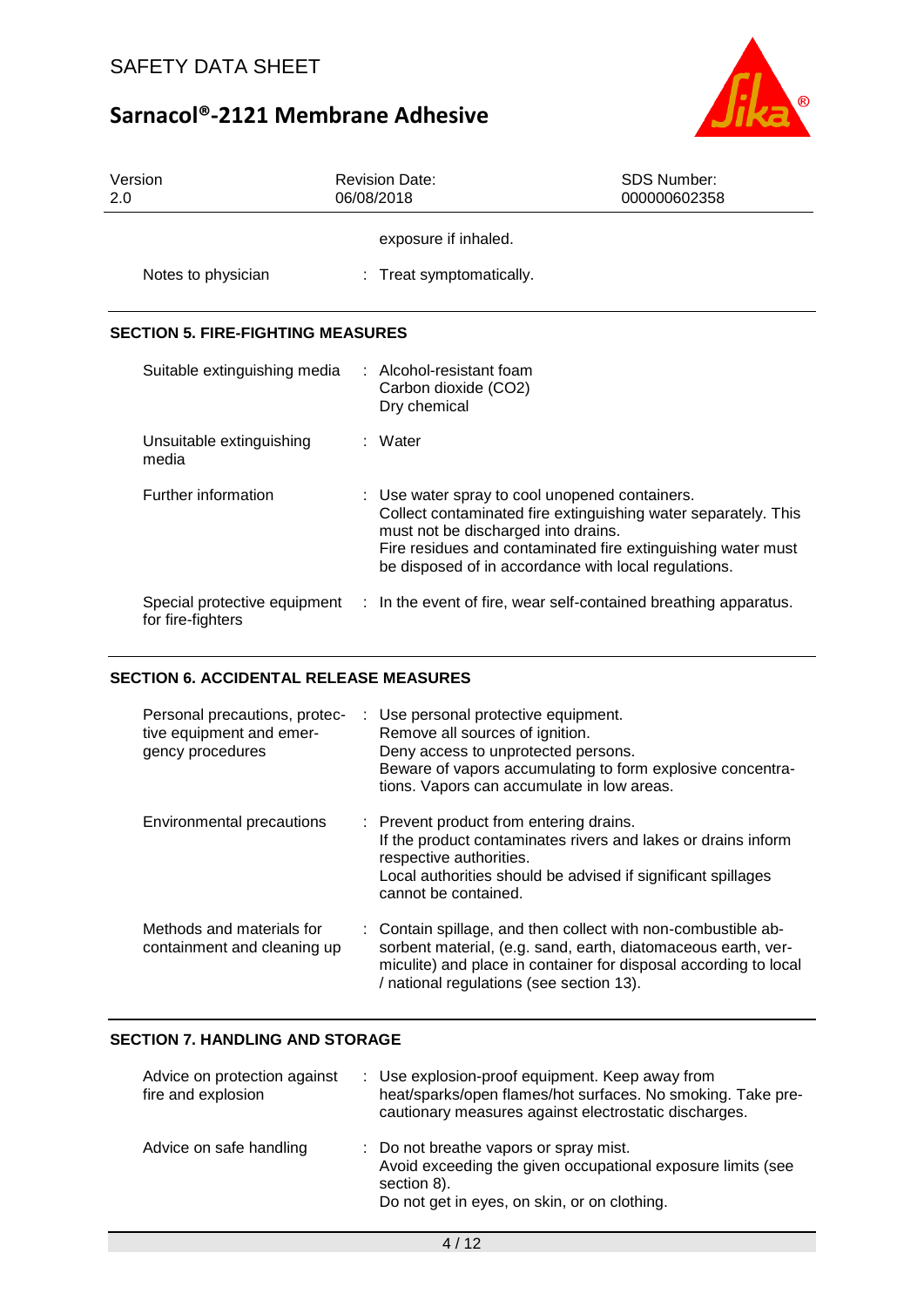

| Version<br>2.0              | <b>Revision Date:</b><br>06/08/2018                                                                                                                                                 | <b>SDS Number:</b><br>000000602358                                                                                                                                                                                                                                                                                                                                                                                                                                                                                                                                                                                             |
|-----------------------------|-------------------------------------------------------------------------------------------------------------------------------------------------------------------------------------|--------------------------------------------------------------------------------------------------------------------------------------------------------------------------------------------------------------------------------------------------------------------------------------------------------------------------------------------------------------------------------------------------------------------------------------------------------------------------------------------------------------------------------------------------------------------------------------------------------------------------------|
|                             | For personal protection see section 8.<br>used.<br>plication area.<br>exposed to this product.<br>products.                                                                         | Persons with a history of skin sensitization problems or asth-<br>ma, allergies, chronic or recurrent respiratory disease should<br>not be employed in any process in which this mixture is being<br>Smoking, eating and drinking should be prohibited in the ap-<br>Take precautionary measures against static discharge.<br>Open drum carefully as content may be under pressure.<br>Pregnant women or women of child-bearing age should not be<br>Take necessary action to avoid static electricity discharge<br>(which might cause ignition of organic vapors).<br>Follow standard hygiene measures when handling chemical |
| Conditions for safe storage | : Store in original container.<br>Keep in a well-ventilated place.<br>kept upright to prevent leakage.<br>Observe label precautions.<br>Store in accordance with local regulations. | Containers which are opened must be carefully resealed and                                                                                                                                                                                                                                                                                                                                                                                                                                                                                                                                                                     |

### **SECTION 8. EXPOSURE CONTROLS/PERSONAL PROTECTION**

#### **Ingredients with workplace control parameters**

| Ingredients       | CAS-No.        | Value type<br>(Form of<br>exposure) | Control parame-<br>ters / Permissible<br>concentration | <b>Basis</b> |
|-------------------|----------------|-------------------------------------|--------------------------------------------------------|--------------|
| Toluene           | 108-88-3       | <b>TWA</b>                          | 50 ppm<br>188 mg/m3                                    | CA AB OEL    |
|                   |                | <b>TWA</b>                          | 20 ppm                                                 | CA BC OEL    |
|                   |                | <b>TWAEV</b>                        | 50 ppm<br>188 mg/m3                                    | CA QC OEL    |
|                   |                | <b>TWA</b>                          | 20 ppm                                                 | <b>ACGIH</b> |
| methanol          | 67-56-1        | <b>TWA</b>                          | 200 ppm<br>262 mg/m3                                   | CA AB OEL    |
|                   |                | <b>STEL</b>                         | 250 ppm<br>328 mg/m3                                   | CA AB OEL    |
|                   |                | <b>TWA</b>                          | 200 ppm                                                | CA BC OEL    |
|                   |                | <b>STEL</b>                         | 250 ppm                                                | CA BC OEL    |
|                   |                | <b>TWAEV</b>                        | 200 ppm<br>262 mg/m3                                   | CA QC OEL    |
|                   |                | <b>STEV</b>                         | 250 ppm<br>328 mg/m3                                   | CA QC OEL    |
|                   |                | <b>TWA</b>                          | 200 ppm                                                | <b>ACGIH</b> |
|                   |                | <b>STEL</b>                         | 250 ppm                                                | <b>ACGIH</b> |
| dibutyl phthalate | 84-74-2        | <b>TWA</b>                          | 5 mg/m3                                                | CA AB OEL    |
|                   |                | <b>TWA</b>                          | $5$ mg/m $3$                                           | CA BC OEL    |
|                   |                | <b>TWAEV</b>                        | $5$ mg/m $3$                                           | CA QC OEL    |
|                   |                | <b>TWA</b>                          | $5$ mg/m $3$                                           | <b>ACGIH</b> |
| ethylbenzene      | $100 - 41 - 4$ | <b>TWA</b>                          | 100 ppm                                                | CA AB OEL    |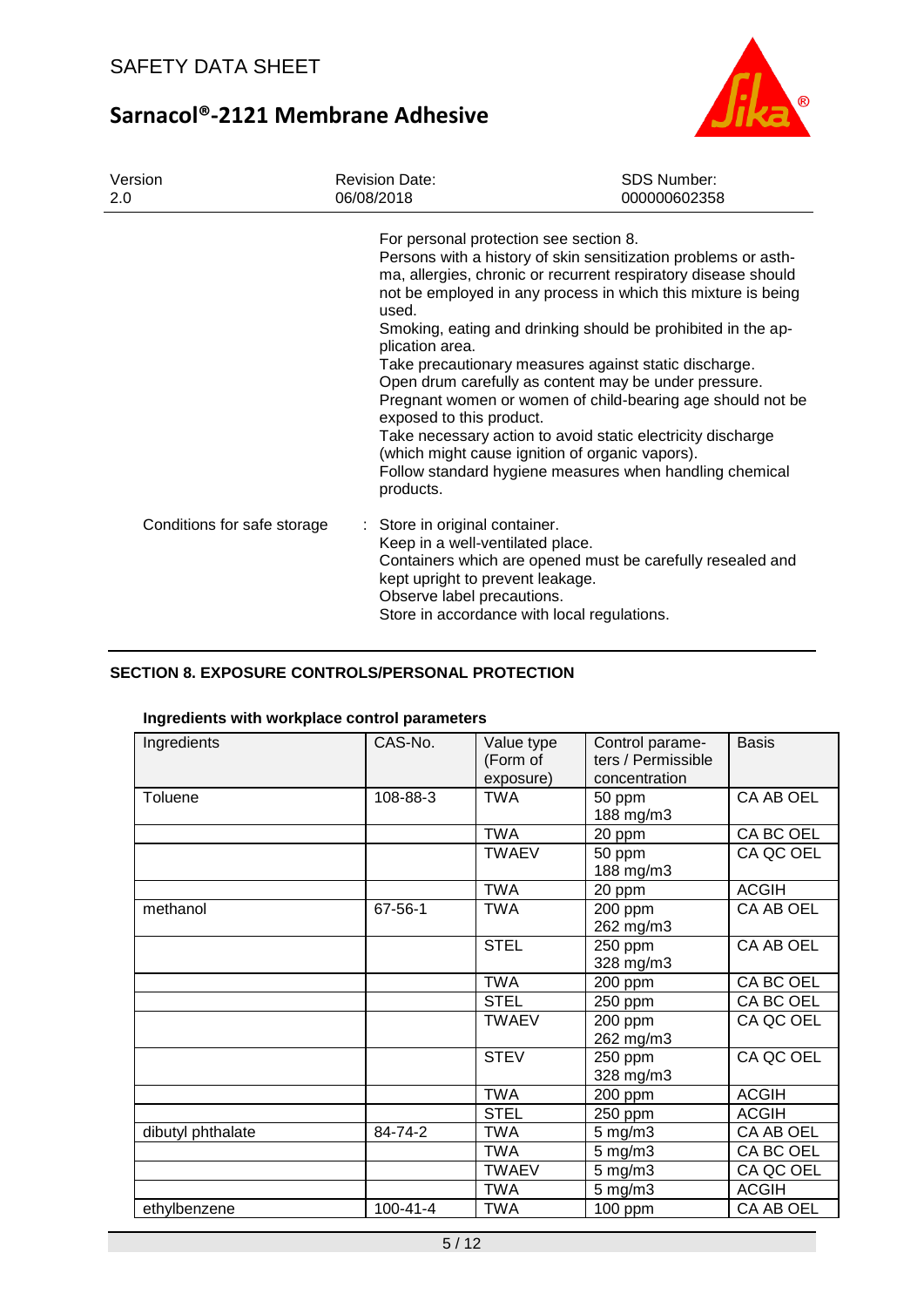

| Version<br>2.0 | <b>Revision Date:</b><br>06/08/2018 | SDS Number:<br>000000602358 |                        |              |
|----------------|-------------------------------------|-----------------------------|------------------------|--------------|
|                |                                     |                             | 434 mg/m3              |              |
|                |                                     | <b>STEL</b>                 | $125$ ppm<br>543 mg/m3 | CA AB OEL    |
|                |                                     | TWA                         | 20 ppm                 | CA BC OEL    |
|                |                                     | <b>TWAEV</b>                | $100$ ppm<br>434 mg/m3 | CA QC OEL    |
|                |                                     | <b>STEV</b>                 | $125$ ppm<br>543 mg/m3 | CA QC OEL    |
|                |                                     | TWA                         | 20 ppm                 | <b>ACGIH</b> |
|                |                                     | <b>STEL</b>                 | $125$ ppm              | <b>ACGIH</b> |

### **Biological occupational exposure limits**

| Ingredients                 | CAS-No.        | Control                                                                                                                       | Biological | Sam-                                                                       | Permissible              | <b>Basis</b>               |
|-----------------------------|----------------|-------------------------------------------------------------------------------------------------------------------------------|------------|----------------------------------------------------------------------------|--------------------------|----------------------------|
|                             |                | parameters                                                                                                                    | specimen   | pling<br>time                                                              | concentra-               |                            |
| Toluene                     | 108-88-3       | Toluene                                                                                                                       | In blood   | Prior to<br>last shift<br>of work-<br>week                                 | tion<br>$0.02$ mg/l      | <b>ACGIH</b><br><b>BEI</b> |
|                             |                | Toluene                                                                                                                       | Urine      | End of<br>shift (As<br>soon as<br>possible<br>after<br>exposure<br>ceases) | $0.03$ mg/l              | <b>ACGIH</b><br><b>BEI</b> |
|                             |                | o-Cresol                                                                                                                      | Urine      | End of<br>shift (As<br>soon as<br>possible<br>after<br>exposure<br>ceases) | $0.3$ mg/g<br>Creatinine | <b>ACGIH</b><br><b>BEI</b> |
| methanol                    | 67-56-1        | Methanol                                                                                                                      | Urine      | End of<br>shift (As<br>soon as<br>possible<br>after<br>exposure<br>ceases) | 15 mg/l                  | <b>ACGIH</b><br><b>BEI</b> |
| ethylbenzene                | $100 - 41 - 4$ | Sum of<br>mandelic<br>acid and<br>phenyl gly-<br>oxylic acid                                                                  | Urine      | End of<br>shift (As<br>soon as<br>possible<br>after<br>exposure<br>ceases) | $0.15$ g/g<br>creatinine | <b>ACGIH</b><br><b>BEI</b> |
| <b>Engineering measures</b> |                | Use of adequate ventilation should be sufficient to control<br>worker experients to airborne contaminants. If the use of this |            |                                                                            |                          |                            |

worker exposure to airborne contaminants. If the use of this product generates dust, fumes, gas, vapor or mist, use process enclosures, local exhaust ventilation or other engineering controls to keep worker exposure below any recommended or statutory limits.

The engineering controls also need to keep gas, vapor or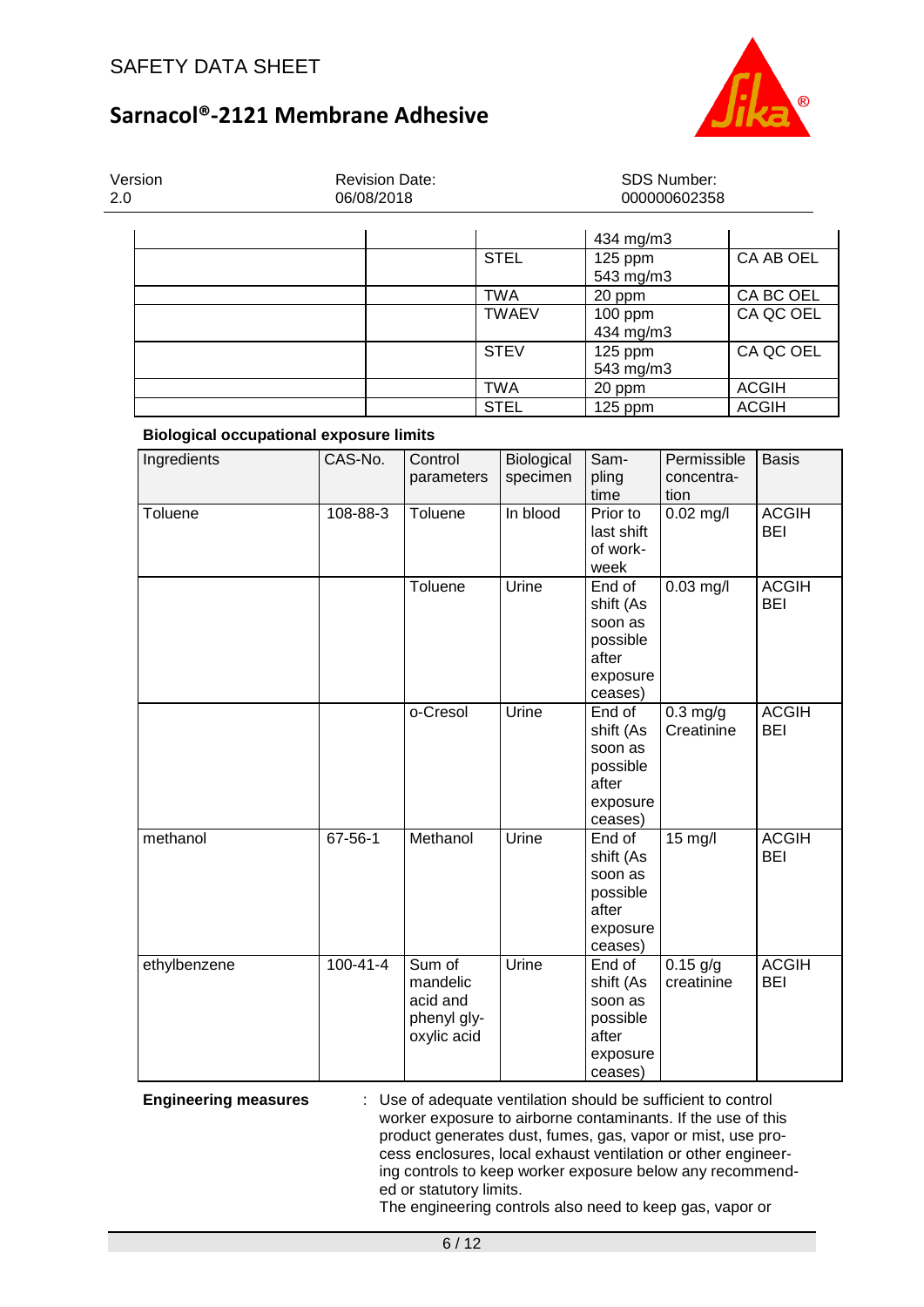

| Version<br>2.0                | <b>Revision Date:</b><br>06/08/2018                                                                                                                                 | SDS Number:<br>000000602358                                                                                                                                                                                                                  |
|-------------------------------|---------------------------------------------------------------------------------------------------------------------------------------------------------------------|----------------------------------------------------------------------------------------------------------------------------------------------------------------------------------------------------------------------------------------------|
|                               |                                                                                                                                                                     | dust concentrations below any lower explosive limits.                                                                                                                                                                                        |
| Personal protective equipment |                                                                                                                                                                     |                                                                                                                                                                                                                                              |
| Respiratory protection        | sessment indicates this is necessary.                                                                                                                               | : Use a properly fitted NIOSH approved air-purifying or air-fed<br>respirator complying with an approved standard if a risk as-                                                                                                              |
|                               | imum expected contaminant concentration                                                                                                                             | The filter class for the respirator must be suitable for the max-<br>(gas/vapor/aerosol/particulates) that may arise when han-<br>dling the product. If this concentration is exceeded, self-<br>contained breathing apparatus must be used. |
| Hand protection               |                                                                                                                                                                     |                                                                                                                                                                                                                                              |
| Remarks                       | essary.                                                                                                                                                             | : Chemical-resistant, impervious gloves complying with an<br>approved standard should be worn at all times when handling<br>chemical products if a risk assessment indicates this is nec-                                                    |
| Eye protection                |                                                                                                                                                                     | Safety eyewear complying with an approved standard should<br>be used when a risk assessment indicates this is necessary.                                                                                                                     |
| Skin and body protection      | cific work-place.                                                                                                                                                   | Choose body protection in relation to its type, to the concen-<br>tration and amount of dangerous substances, and to the spe-                                                                                                                |
| Hygiene measures              | Avoid contact with skin, eyes and clothing.<br>the product.<br>have been cleared from the area.<br>before entering eating areas.<br>Wash thoroughly after handling. | Wash hands before breaks and immediately after handling<br>Remove respiratory and skin/eye protection only after vapors<br>Remove contaminated clothing and protective equipment                                                             |

## **SECTION 9. PHYSICAL AND CHEMICAL PROPERTIES**

| Appearance                              | : liquid            |
|-----------------------------------------|---------------------|
| Color                                   | : off-white         |
| Odor                                    | $:$ solvent         |
| Odor Threshold                          | : No data available |
| рH                                      | : Not applicable    |
| Melting point/range / Freezing<br>point | : No data available |
| Boiling point/boiling range             | : No data available |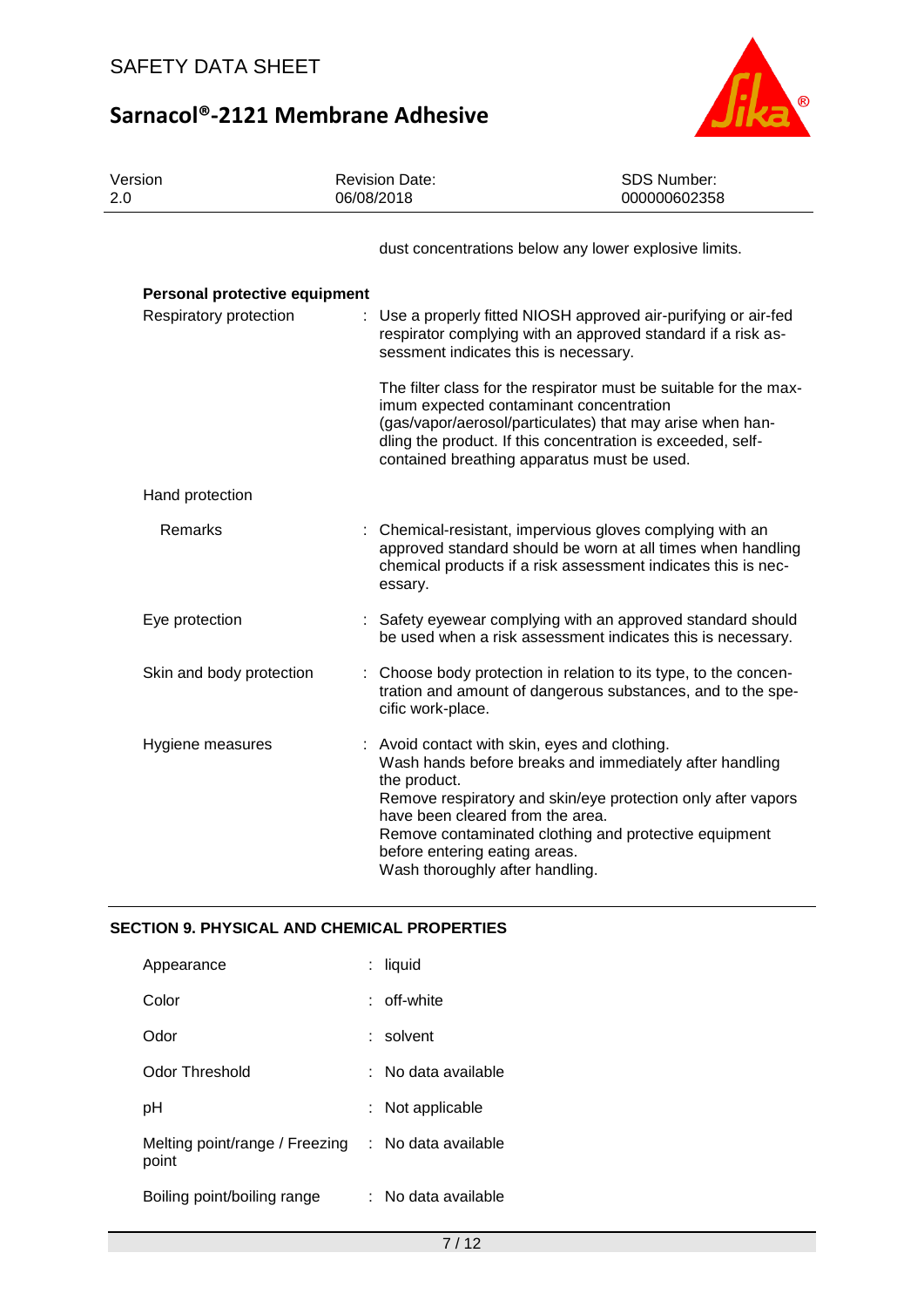

| Version<br>2.0                                                                    | <b>Revision Date:</b><br>06/08/2018               | SDS Number:<br>000000602358 |
|-----------------------------------------------------------------------------------|---------------------------------------------------|-----------------------------|
| Flash point                                                                       | : ca. 40 °C (104 °F)<br>Method: closed cup        |                             |
| Evaporation rate                                                                  | : No data available                               |                             |
| Flammability (solid, gas)                                                         | : No data available                               |                             |
| Upper explosion limit                                                             | : $7\%$ (V)                                       |                             |
| Lower explosion limit                                                             | : 1 %(V)                                          |                             |
| Vapor pressure                                                                    | : 28.9975 hpa (21.750 mmHg)                       |                             |
| Relative vapor density                                                            | : No data available                               |                             |
| Density                                                                           | : ca. 1.08 g/cm3 (23 °C (73 °F) ())               |                             |
| Solubility(ies)<br>Water solubility<br>Partition coefficient: n-<br>octanol/water | : soluble<br>: No data available                  |                             |
| Autoignition temperature                                                          | : No data available                               |                             |
| Decomposition temperature                                                         | : No data available                               |                             |
| Viscosity<br>Viscosity, dynamic<br>Viscosity, kinematic                           | : No data available<br>: ca. > 20.5 mm2/s (40 °C) |                             |
| <b>Explosive properties</b>                                                       | : No data available                               |                             |
| Molecular weight                                                                  | : No data available                               |                             |

## **SECTION 10. STABILITY AND REACTIVITY**

| Reactivity                              | : No dangerous reaction known under conditions of normal use.                                 |
|-----------------------------------------|-----------------------------------------------------------------------------------------------|
| Chemical stability                      | : The product is chemically stable.                                                           |
| Possibility of hazardous reac-<br>tions | : Stable under recommended storage conditions.<br>Vapors may form explosive mixture with air. |
| Conditions to avoid                     | : Heat, flames and sparks.                                                                    |
| Incompatible materials                  | $\therefore$ No data available                                                                |

No decomposition if stored and applied as directed.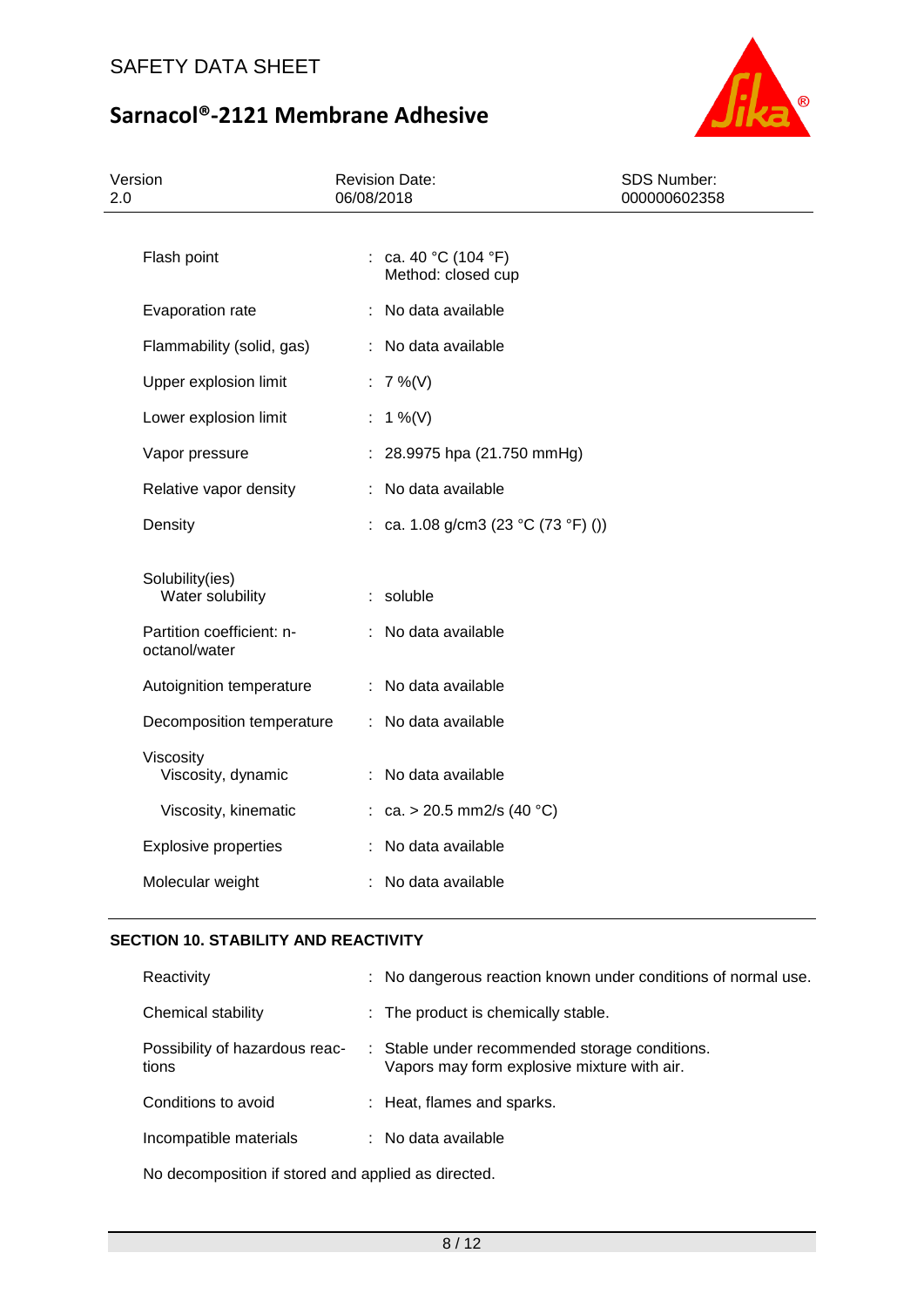

| Version | <b>Revision Date:</b> | SDS Number:  |
|---------|-----------------------|--------------|
| 2.0     | 06/08/2018            | 000000602358 |
|         |                       |              |

### **SECTION 11. TOXICOLOGICAL INFORMATION**

### **Acute toxicity**

Not classified based on available information.

## **Product:**

| Acute oral toxicity                        | : Acute toxicity estimate: 4,804 mg/kg<br>Method: Calculation method                                                                 |
|--------------------------------------------|--------------------------------------------------------------------------------------------------------------------------------------|
| Acute inhalation toxicity                  | : Acute toxicity estimate: $> 40$ mg/l<br>Exposure time: 4 h<br>Test atmosphere: vapor<br>Method: Calculation method                 |
| Acute dermal toxicity                      | : Acute toxicity estimate: $> 5,000$ mg/kg<br>Method: Calculation method                                                             |
| Ingredients:                               |                                                                                                                                      |
| <b>II</b> methanol:<br>Acute oral toxicity | : Acute toxicity estimate: 100 mg/kg<br>Method: Converted acute toxicity point estimate                                              |
| Acute inhalation toxicity                  | : Acute toxicity estimate: 3 mg/l<br>Exposure time: 4 h<br>Test atmosphere: vapor<br>Method: Converted acute toxicity point estimate |
| Acute dermal toxicity                      | : Acute toxicity estimate: 300 mg/kg<br>Method: Converted acute toxicity point estimate                                              |
| ethylbenzene:                              |                                                                                                                                      |
| Acute oral toxicity                        | : LD50 Oral (Rat): 3,500 mg/kg                                                                                                       |
| Acute dermal toxicity                      | : LD50 Dermal (Rabbit): $5,510$ mg/kg                                                                                                |
| 1,2-benzisothiazol-3(2H)-one:              |                                                                                                                                      |

# **Skin corrosion/irritation**

Not classified based on available information.

#### **Serious eye damage/eye irritation**

Not classified based on available information.

#### **Respiratory or skin sensitization**

Skin sensitization: May cause an allergic skin reaction. Respiratory sensitization: Not classified based on available information.

Acute oral toxicity : LD50 Oral (Rat): 597 mg/kg

#### **Germ cell mutagenicity**

Not classified based on available information.

### **Carcinogenicity**

Suspected of causing cancer if inhaled.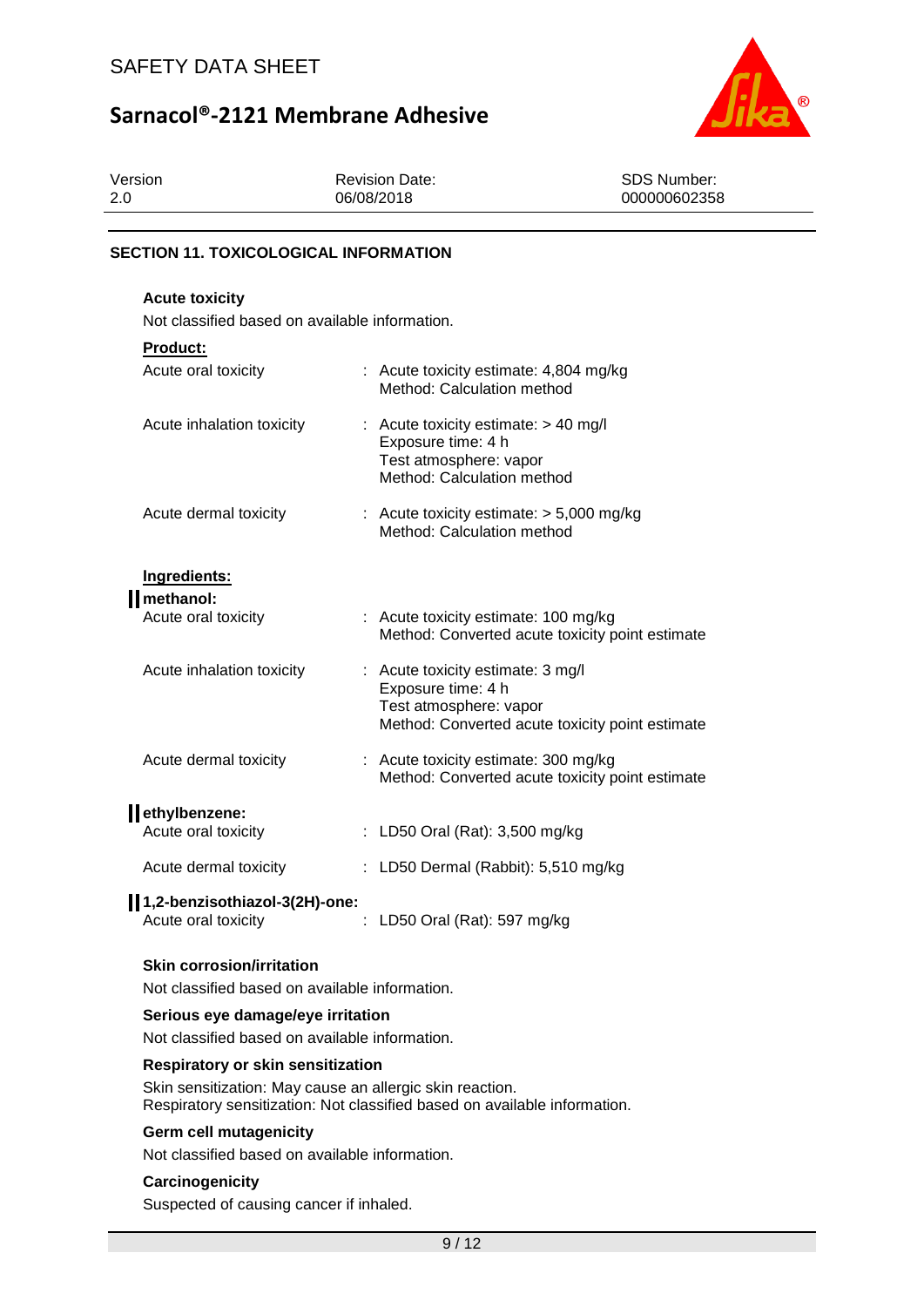



| Version<br>2.0 |                                                                                                                                                                       | <b>Revision Date:</b><br>06/08/2018                                                                                                                                                                | SDS Number:<br>000000602358 |
|----------------|-----------------------------------------------------------------------------------------------------------------------------------------------------------------------|----------------------------------------------------------------------------------------------------------------------------------------------------------------------------------------------------|-----------------------------|
|                | <b>IARC</b>                                                                                                                                                           | Not applicable                                                                                                                                                                                     |                             |
|                | <b>NTP</b>                                                                                                                                                            | Not applicable                                                                                                                                                                                     |                             |
|                | <b>Reproductive toxicity</b><br>May damage fertility or the unborn child.<br><b>STOT-single exposure</b><br>Causes damage to organs.<br><b>STOT-repeated exposure</b> | May cause damage to organs through prolonged or repeated exposure if inhaled.                                                                                                                      |                             |
|                | <b>Aspiration toxicity</b><br>Not classified based on available information.                                                                                          |                                                                                                                                                                                                    |                             |
|                | <b>SECTION 12. ECOLOGICAL INFORMATION</b>                                                                                                                             |                                                                                                                                                                                                    |                             |
|                | <b>Ecotoxicity</b>                                                                                                                                                    |                                                                                                                                                                                                    |                             |
|                | Ingredients:<br>1,2-benzisothiazol-3(2H)-one:<br>Toxicity to daphnia and other : EC50 (Daphnia): 3 mg/l<br>aquatic invertebrates                                      | Exposure time: 48 h                                                                                                                                                                                |                             |
|                | <b>Persistence and degradability</b><br>No data available                                                                                                             |                                                                                                                                                                                                    |                             |
|                | <b>Bioaccumulative potential</b><br>No data available                                                                                                                 |                                                                                                                                                                                                    |                             |
|                | <b>Mobility in soil</b><br>No data available                                                                                                                          |                                                                                                                                                                                                    |                             |
|                | Other adverse effects                                                                                                                                                 |                                                                                                                                                                                                    |                             |
|                | Product:<br>Additional ecological infor-<br>mation                                                                                                                    | Do not empty into drains; dispose of this material and its con-<br>tainer in a safe way.<br>Avoid dispersal of spilled material and runoff and contact with<br>soil, waterways, drains and sewers. |                             |

# **SECTION 13. DISPOSAL CONSIDERATIONS**

| <b>Disposal methods</b> |                                                                                                                                                                                                                               |
|-------------------------|-------------------------------------------------------------------------------------------------------------------------------------------------------------------------------------------------------------------------------|
| Waste from residues     | : Disposal of this product, solutions and any by-products should<br>at all times comply with the requirements of environmental<br>protection and waste disposal legislation and any regional<br>local authority requirements. |
| Contaminated packaging  | : Empty containers should be taken to an approved waste han-<br>dling site for recycling or disposal.                                                                                                                         |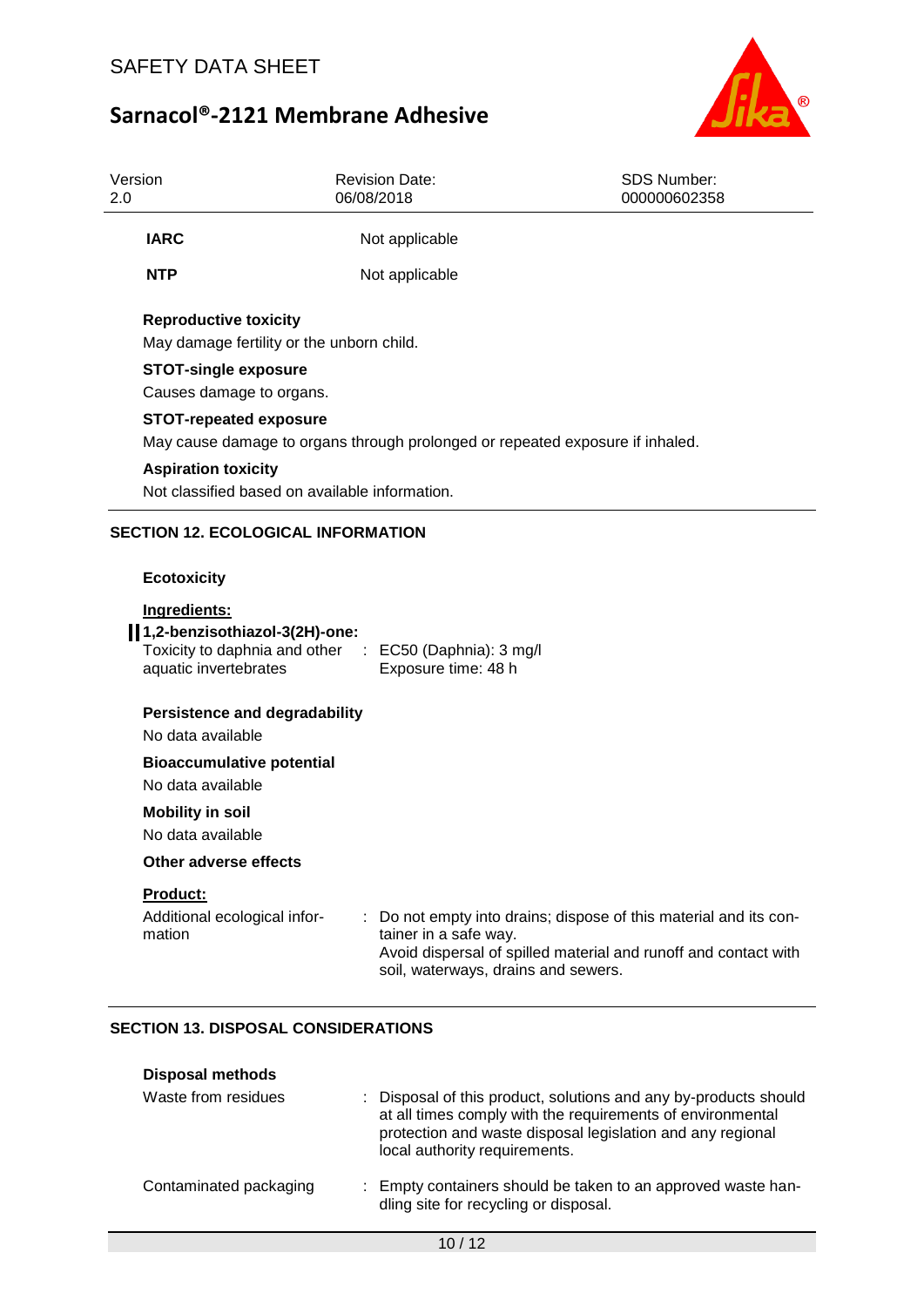



Version 2.0

Revision Date: 06/08/2018

SDS Number: 000000602358

### **SECTION 14. TRANSPORT INFORMATION**

| <b>Domestic regulation</b>                                                                                                          |                                                                                                          |
|-------------------------------------------------------------------------------------------------------------------------------------|----------------------------------------------------------------------------------------------------------|
| TDG (road/train)<br>UN number<br>Proper shipping name<br>Class                                                                      | $:$ UN 1993<br>FLAMMABLE LIQUID, N.O.S.<br>(Toluene)<br>3                                                |
| Packing group                                                                                                                       | Ш                                                                                                        |
| Labels                                                                                                                              | 3                                                                                                        |
| <b>International Regulations</b>                                                                                                    |                                                                                                          |
| <b>IATA-DGR</b><br>UN/ID No.<br>Proper shipping name<br>Class<br>Packing group<br>Labels<br>Packing instruction (cargo<br>aircraft) | UN 1993<br>٠<br>Flammable liquid, n.o.s.<br>(toluene)<br>3<br>t.<br>Ш<br><b>Flammable Liquids</b><br>366 |
| <b>IMDG-Code</b><br>UN number<br>Proper shipping name<br>Class<br>Packing group<br>Labels<br>EmS Code<br>Marine pollutant           | <b>UN 1993</b><br>FLAMMABLE LIQUID, N.O.S.<br>(toluene)<br>3<br>$\mathbf{III}$<br>3<br>$F-E$ , S-E<br>no |

#### **Transport in bulk according to Annex II of MARPOL 73/78 and the IBC Code**

Not applicable for product as supplied.

### **SECTION 15. REGULATORY INFORMATION**

### **Canadian lists**

No substances are subject to a Significant New Activity Notification.

### **SECTION 16. OTHER INFORMATION**

Revision Date : 06/08/2018 Prepared by : R & D of Sika Canada Inc. Notice to Reader: